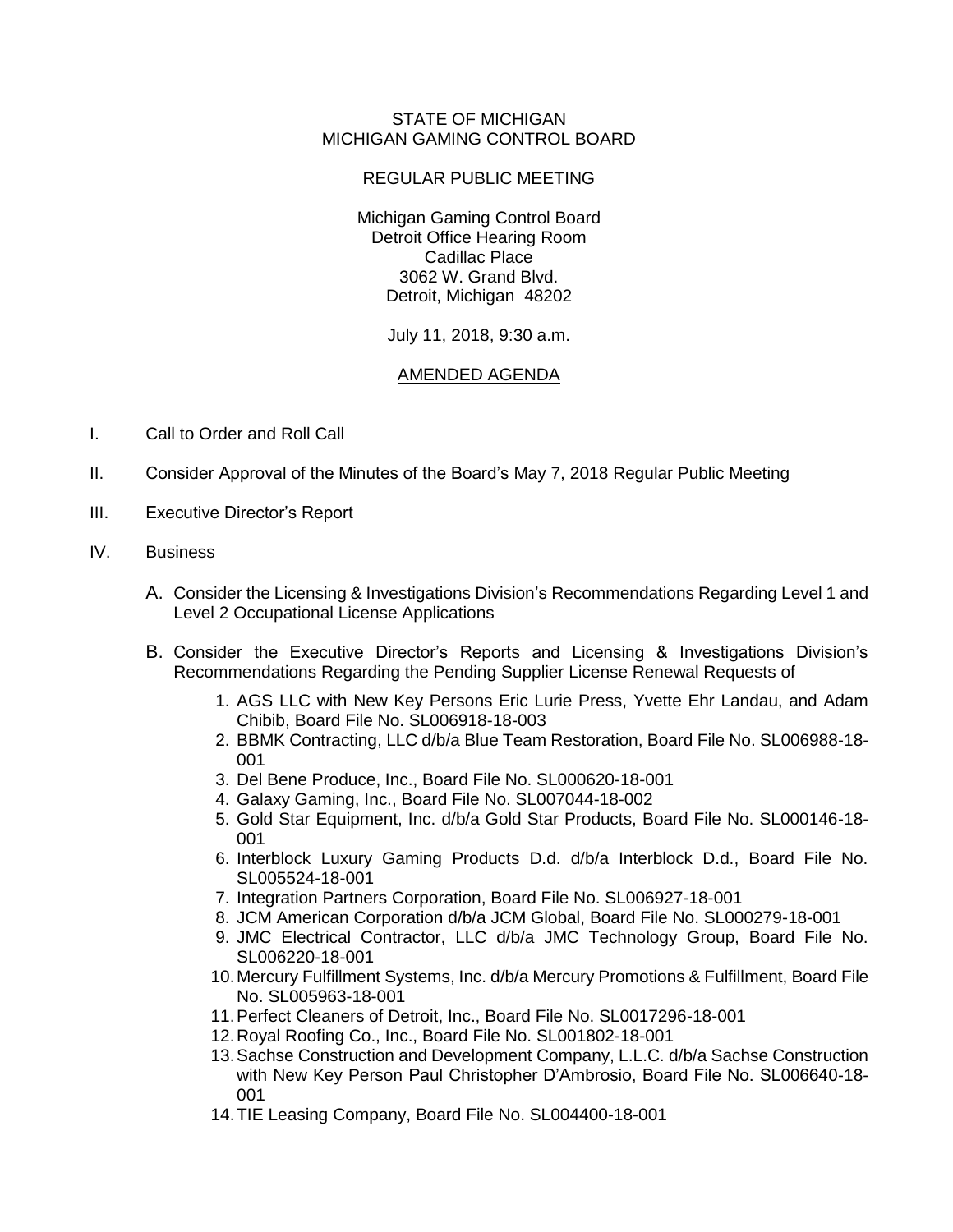- 15.Voice Data Systems, LLC with New Key Person Amy Hodgson Dunwell, Board File No. SL004343-18-001
- 16.Wolverine Mailing, Packaging, Warehouse, Inc. d/b/a Wolverine Solutions Group, Board File No. SL000565-18-002
- C. Consider the Executive Director's Report and Licensing & Investigations Division's Recommendation Regarding the Suitability of New Key Person of Supplier Licensee Aristocrat Technologies, Inc.
	- 1. Julie Mireille Cameron-Doe, Board File No. SL000038-18-002
- D. Consider the Executive Director's Report and Licensing & Investigations Division's Recommendation Regarding the Pending Transfer of Interest of
	- 1. Allied-Eagle Supply Company, LLC, Board File No.SL003802-18-002
- E. Consider the Casino Audit & Enforcement Division's Recommendation Regarding the Acknowledgment of Violation of Supplier Licensee
	- 1. Gaming Partners International USA, Inc., Board File Nos. SDA-2018-02, SDA-2018-03
- F. Consider the Administrative Law Judge's Proposal for Decision Regarding Occupational Licensee
	- 1. Charles Booker, Case No. ODA-2018-12
- G. Consider the Administrative Law Judge's Proposal for Decision Regarding Occupational Licensee
	- 1. Michael Love, Case No. ODA-2018-10
- H. Consider the Administrative Law Judge's Proposal for Decision Regarding Occupational Licensee
	- 1. Jakiser McKay, Case No. ODA-2018-13
- I. Consider the Administrative Law Judge's Proposal for Decision Regarding Occupational Licensee
	- 1. Diamond Rogers, Case No. ODA-2018-14
- J. Other Business
	- 1. Consider Adoption of Board Resolution 2018-01 Regarding Delegation of Authority to the Executive Director Concerning Violations Involving Minors in the Casinos.
- V. Public Comment
- VI. Announce the Board's Next Scheduled Public Meeting
- VII. Consider Motion to Go into Closed Session Immediately Following the Portion of Today's Public Meeting for the Purpose of Consulting with the Board's Attorney about Trial or Settlement Strategy in Pending Litigation, to Consider Legal Memorandums of Advice Exempt From